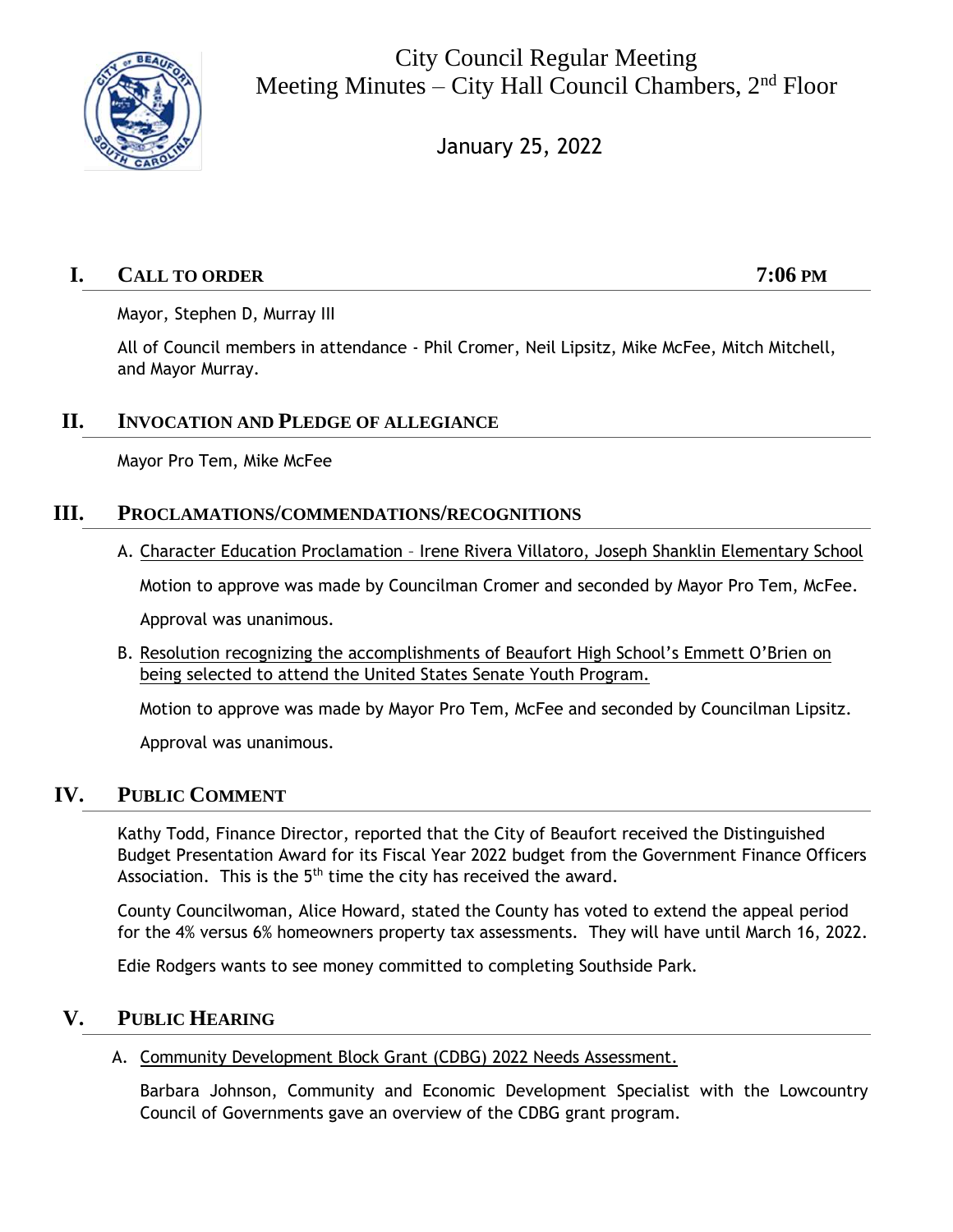### B. Worksession and Regular Meeting – January 11, 2022.

Motion to approve was made by Mayor Pro Tem, McFee and seconded by Councilman Mitchell. Minutes approved as presented.

### **VI. NEW BUSINESS**

A. Authorize release of Committed Fund Balance.

Motion to approve was made by Councilman Cromer and seconded by Mayor Pro Tem, McFee.

Kathy Todd, Finance Director, presented the projects that total \$777,500.00.

Replacement of the Marina Fuel System: \$725,000.00

Roof Repairs for the Carnegie Library building: \$40,000.00

Conditions assessment for the Carnegie Library building: Grant match \$12,500.00

These funds will come from the Committed Fund Balance for Capital Projects.

Furniture and equipment for the office space at 500 Carteret Street: \$75,000.00. These funds will come from the Committed Fund Balance for Redevelopment.

Approval was unanimous.

### B. Authorize City Manager to enter into contract for Southside Park Comprehensive Plan.

Motion to approve was made by Councilman Lipsitz and seconded by Mayor Pro Tem, McFee.

Kathy Todd, Finance Director, gave an overview of RFP 2022-103, Southside Park Comprehensive Plan. The city received 4 bids. The committee recommends that Wood and Partners Inc., be awarded the contract to develop a master plan for the park. Their bid was \$28,500.00.

Approval was unanimous.

C. Ordinance amending Part 3, Chapter 2, Section 3-2002, of the City Code of Ordinances concerning fees for docking on the seawall at the Henry C. Chambers Waterfront Park - 1<sup>st</sup> reading.

Motion to approve was made by Councilman Cromer and seconded by Mayor Pro Tem, McFee.

Linda Roper, Downtown Operations and Community Service Director, reported this is to change the dock fees at the seawall from \$1.00 per linear foot, to \$1.50 per linear foot per day.

Approval was unanimous.

## **VII. REPORTS**

### **City Manager's Report**

Mr. Prokop thanked the Beaufort Area Hospitality Association and all the volunteers for organizing the Oyster Festival.

The city has become a participant in the South Carolina's share of the National Opioid Litigation Settlement. The city could see as much as \$175,599.00 over a 15-year period.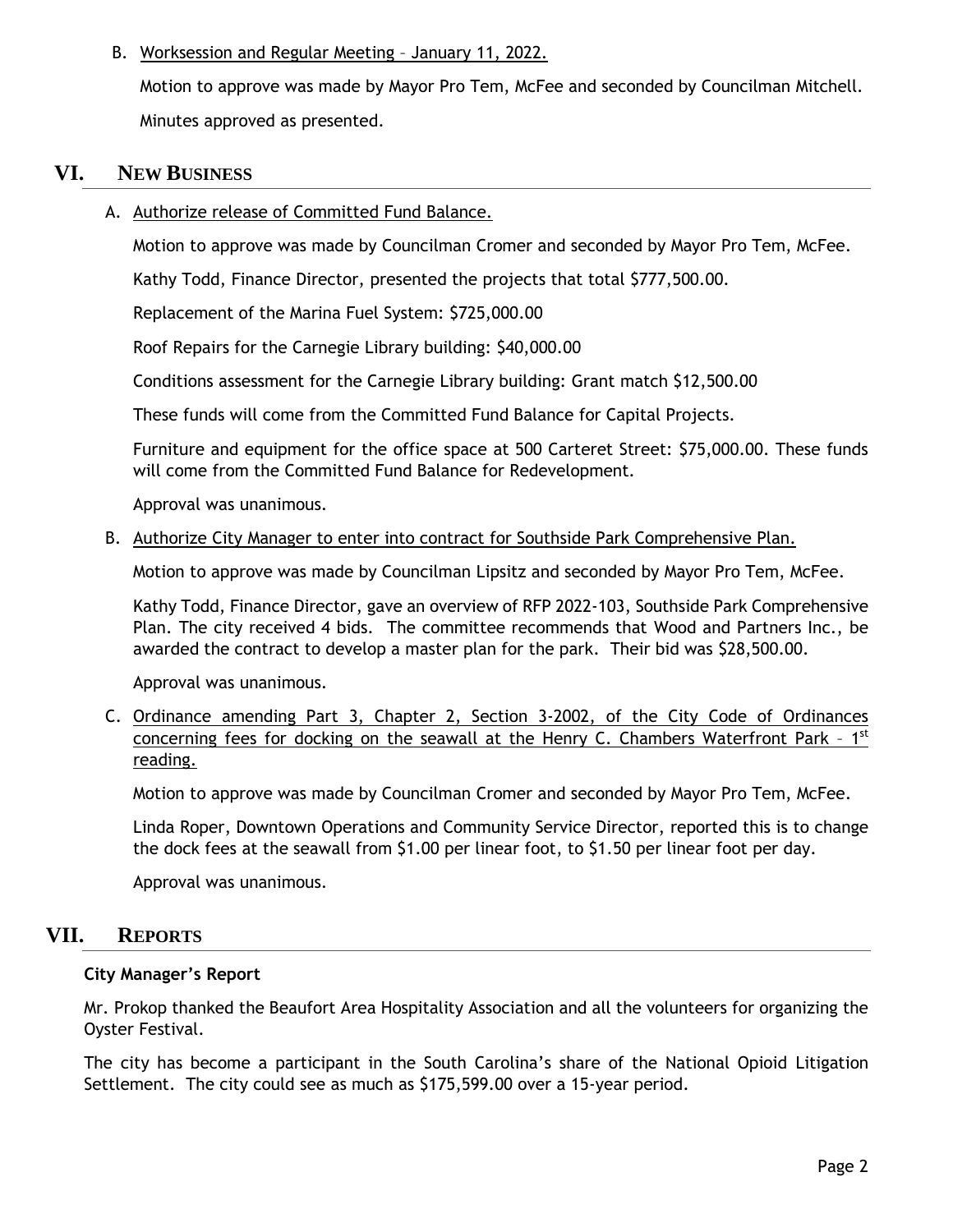There will be a public meeting on Friday, February 18, 2022, from 10:00 am – 12:00 pm in the Council Chambers at City Hall to discuss the stormwater project in the Point and Downtown areas.

The next First Friday event will be held downtown on Friday, February 4, 2022.

Stated that the 64,000 square foot "spec" building in the Commerce Park is coming right along. Other buildings in the area will begin shortly.

There will be a Joint Council meeting with the Town of Port Royal on Thursday, January 27, 2022, beginning at 6:00 pm.

Thanked Kathy Todd, Finance Director, on another successful Comprehensive Annual Financial Report (CAFR). This will be Kathy's last report as she will be retiring.

### **Mayor's Report**

Thanked the Finance Department for all their hard work.

Thanked the Beaufort Area Hospitality Association on a successful Oyster Roast.

Beaufort County will be forming a Transportation Committee. City Council will be appointing a citizen to this committee by February 10, 2022.

Thanked Beaufort County for supporting the Cybersecurity and Good Neighbor Funding.

The Beaufort Economic and Development Corporation is holding its Converge Summit, in Sun City, on Thursday, January 27, 2022.

There will be a South Coast Cybersecurity Summit, March 7 – 8, 2022. The event will take place at Tabby Place, 913 Port Republic Street. This is a free event. Governor McMasters will be the keynote speaker on opening day.

Looking forward to the Joint Council meeting with the Town of Port Royal.

Reported that he, and rest of council, will be traveling to Columbia for the Hometown Legislative Action Day on Tuesday, February 1, 2022.

### **Councilman Mitchell**

Thanked Kathy Todd for all her help this past year.

Is happy to see the progress that is being made at the Southside Park, and on the Community Garden.

### **Mayor Pro Tem, McFee**

Thanked the Beaufort Area Hospitality Association on a successful Oyster Roast.

Thanked the Finance Department for all their hard work.

### **Councilman Lipsitz**

Nothing to report.

### **Councilman Cromer**

The Beaufort History Museum is having their annual meeting on Thursday, January 27, 2022, in the council chambers at City Hall starting at 5:00 pm.

Thanked all city staff for their help with the unveiling of the Prisoner of War Camp Marker at Pigeon Point Park.